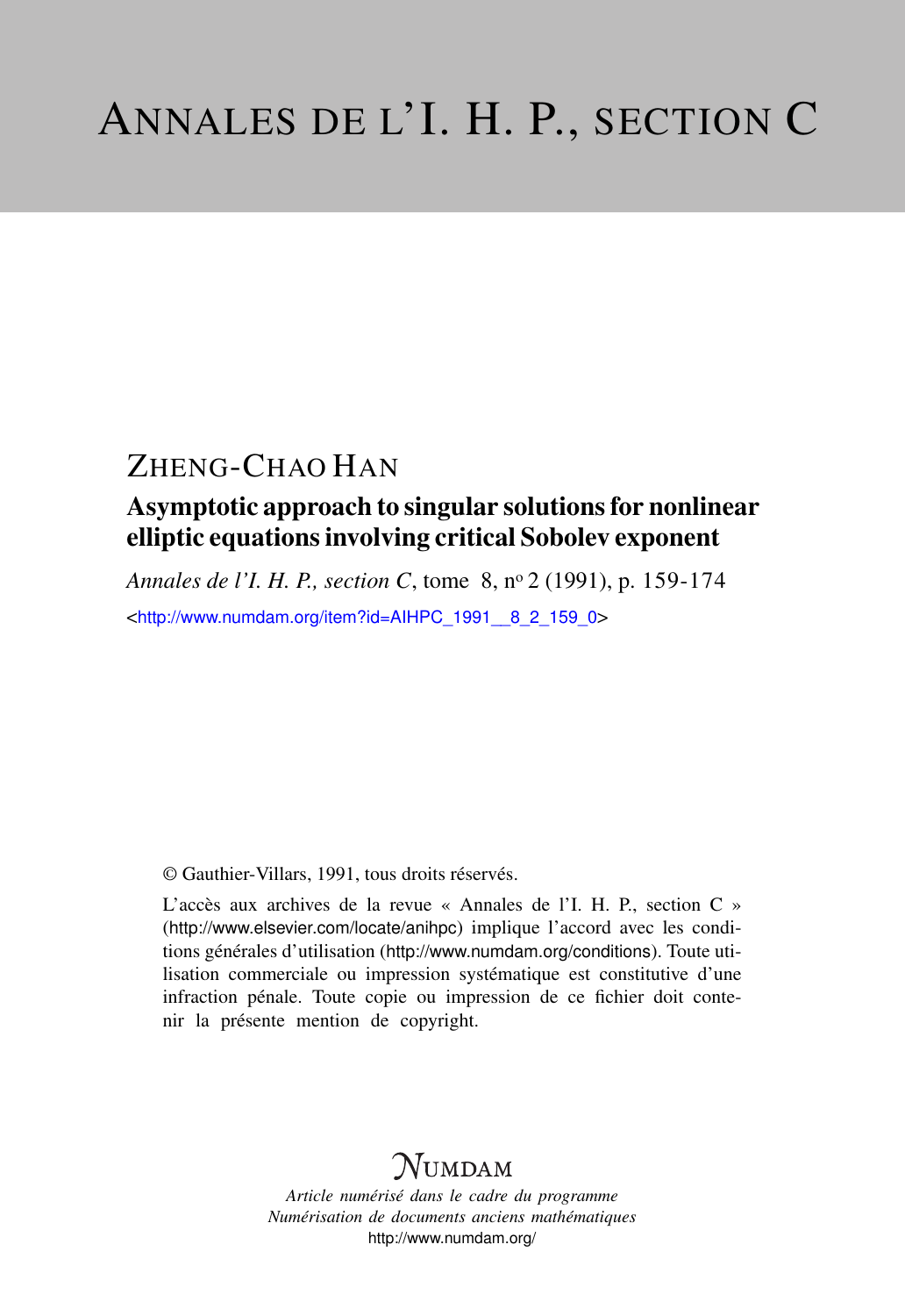## Asymptotic approach to singular solutions for nonlinear elliptic equations involving critical Sobolev exponent

by

### ZHENG-CHAO HAN

Department of Mathematics, Stanford University, Stanford, CA 94305, U.S.A.

ABSTRACT.  $-$  We study the asymptotic behavior of positive solutions of semilinear equations with nearly critical nonlinearity. The solutions are shown to blow up at exactly one point. The exact rate and location of blowing up are studied.

RÉSUMÉ. - On étudie le comportement asymptotique de solutions positives d'équations elliptiques semi-linéaires présentant une non-linéarité presque critique. Les solutions explosent en un seul point, et on etudie la localisation de ce point et le rythme d'explosion.

### 1. INTRODUCTION

Let  $\Omega$  be a (smooth) bounded domain in R<sup>N</sup> with N $\geq$ 3. Consider the problem

$$
-\Delta u = N (N-2) u^{p-\epsilon} \text{ in } \Omega, \n u > 0 \text{ in } \Omega, \n u = 0 \text{ on } \partial\Omega.
$$
\n(1)

where  $p = (N+2)/(N-2)$  and  $\epsilon \ge 0$ . It is well known that when  $\epsilon > 0$ , problem (1) has a solution  $u_{\varepsilon}$ . On the other hand, when  $\varepsilon = 0$ , problem (1)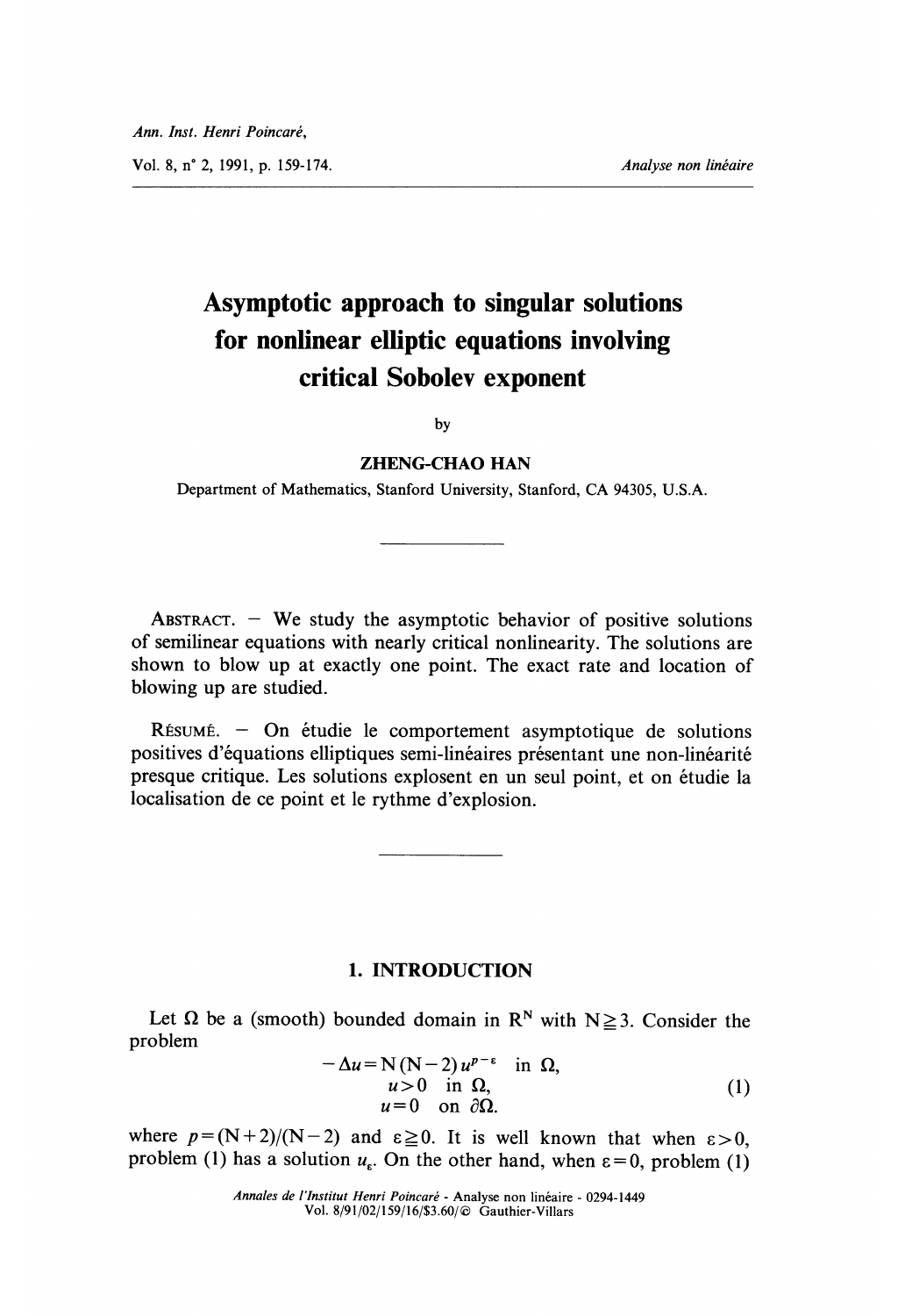becomes delicate. In [P], Pohozaev discovered that (1) does not have a solution if  $\Omega$  is starshaped. Recently Bahri and Coron [BC] showed that (1) has a solution when  $\Omega$  has non-trivial topology in the sense that  $H_k(\Omega; Z_2) \neq 0$  for some positive integer k, where  $H_k(\Omega; Z_2)$  is the kth homology group of  $\Omega$  in  $Z_2$  coefficients. While Ding [D] showed later that<br>even if  $\Omega$  is contractible, (1) can still have a solution when the geometry<br>of  $\Omega$  is non-trivial in a certain sense.  $p = (N+2)/(N-2)$  is ofte critical exponent for (1).

It is interesting to study the asymptotic behavior of the subcritical solutions  $u_{\varepsilon}$  of (1) as  $\varepsilon \to 0$ . In [AP], Atkinson and Peletier made the first study when  $\Omega$  is the unit ball in  $R^3$ . They showed, using ODE argument, that

$$
\lim_{\varepsilon \to 0} \varepsilon u_{\varepsilon}^{2}(0) = \frac{32}{\pi}
$$

and at any  $x \in \Omega \setminus \{0\}$ :

$$
\lim_{\varepsilon \to 0} \varepsilon^{-1/2} u_{\varepsilon}(x) = \frac{1}{4} \sqrt{\frac{\pi}{2}} \left( \frac{1}{|x|} - 1 \right).
$$

In [BP], Brezis and Peletier returned to this problem. They used PDE methods to give another proof of the above result still for the spherical domains, along with some other interesting results. They conjectured that similar behavior occurs also for non-spherical domains but left the problem open. We solve this problem for non-spherical domains:

THEOREM 1. - Let  $u_k$  be a solution of problem (1), assume

$$
\frac{\int_{\Omega} |\nabla u_{\varepsilon}|^2}{\|u_{\varepsilon}\|_{\mathbb{L}^{p+1-\varepsilon}(\Omega)}^2} = S_N + o(1) \quad \text{as } \varepsilon \to 0,
$$
\n(2)

where  $S_N$  is the best Sobolev constant in  $\mathbb{R}^N$ :

$$
S_{N} = \pi N (N - 2) \left[ \frac{\Gamma (N/2)}{\Gamma (N)} \right]
$$

Then we have (after passing to a subsequence):

(i) there exists  $x_0 \in \Omega$  such that as  $\varepsilon \to 0$ ,

$$
u_{\varepsilon} \to 0 \quad \text{in} \ \mathcal{C}^1(\Omega \setminus \{x_0\})
$$

and

$$
|\nabla u_{\varepsilon}|^2 \to N(N-2) \left[ \frac{S_N}{N(N-2)} \right]^{N/2} \delta_{x_0}
$$

in the sense of distributions;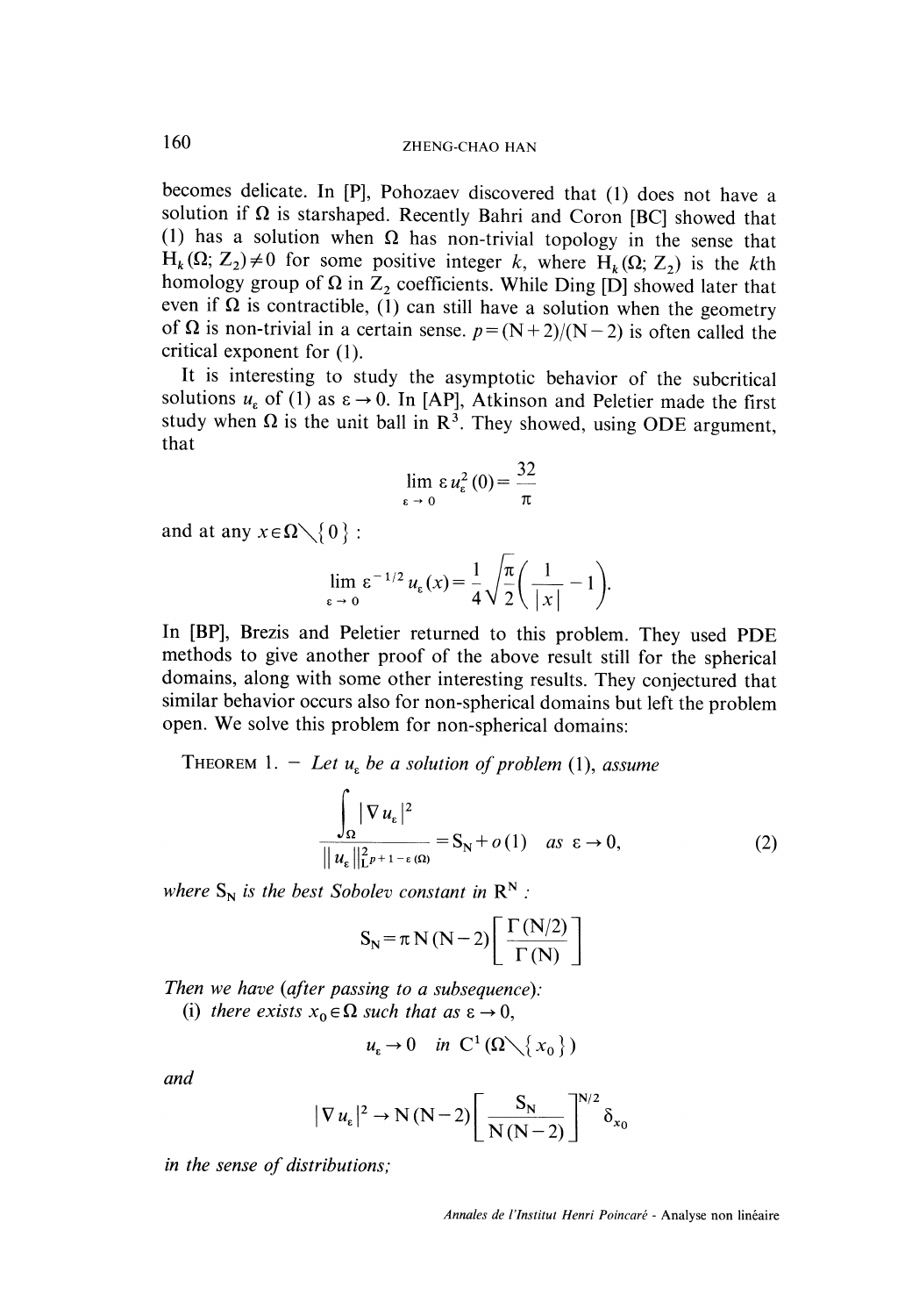(ii) the  $x_0$  above is a critical point of  $\varphi$ , i.e.,

$$
\varphi'(x_0) = 0
$$

where  $\varphi(x) = g(x, x), x \in \Omega$ , and  $g(x, y)$  is the regular part of the Green's function  $G(x, y)$ , i.e.,

$$
g(x, y) = G(x, y) - \frac{1}{(N-2)\sigma_N|w-y|^{N-2}}
$$

where  $\sigma_N$  is the area of the unit sphere in  $\mathbb{R}^N$ . (iii)

$$
\lim_{\varepsilon \to 0} \varepsilon \| u_{\varepsilon} \|_{\mathsf{L}^{\infty}(\Omega)}^2 = 2 \sigma_N^2 \left[ \frac{\mathcal{N}(\mathcal{N} - 2)}{\mathcal{S}_{\mathcal{N}}} \right]^{N/2} |g|
$$

where  $g = \varphi(x_0)$  with  $x_0$  the same as in (i);

(iv) for any  $x \in \Omega \setminus \{x_0\}$ , we have:

$$
\frac{u_{\varepsilon}(x)}{\sqrt{\varepsilon}} \rightarrow \left[\frac{N(N-2)}{S_N}\right]^{N/4} \frac{(N-2)G(x, x_0)}{\sqrt{2|g|}}
$$

with the same  $|g|$  as in (iii).

Our proof, along the lines in [BP], exploits Pohozaev identity and finds a good approximation for  $u<sub>k</sub>$ . It is easy to see from our hypotheses that  $||u_{\varepsilon}||_{L^{\infty}(\Omega)} \rightarrow +\infty$  as  $\varepsilon \rightarrow 0$ . The usual blowing up technique gives us a rough idea how the solutions blow up, but we need finer control over the blowing up. We show that  $||u_{\varepsilon}||_{L^{\infty}(\Omega)} u_{\varepsilon} \to (N-2) \sigma_N G(x, x_0)$  for some  $x_0 \in \Omega$  in appropriate norms. The proof of this fact uses the blowing up technique and a certain crucial estimate, Lemma 3 below, which is not in [BP].

We also prove another related conjecture of Brezis and Peletier:

THEOREM 2. - Let  $\Omega \subset \mathbb{R}^N$ ,  $N \geq 4$ , be a bounded domain with smooth boundary. Let  $u_k$  be a solution of

$$
-\Delta u = N (N-2) u^{p} + \varepsilon u \quad \text{in } \Omega, \nu = 0 \quad \text{on } \partial_{\Omega}. \tag{3}
$$

where  $p = (N + 2)/(N - 2)$ . Assume  $u<sub>k</sub>$  is a minimizing sequence for the Sobolev inequality. Then (i), (ii) of Theorem 1 hold, (iii) and (iv) are modified as: (iii)

$$
\lim_{\varepsilon \to 0} \varepsilon \|u_{\varepsilon}\|_{\mathbb{L}^{\infty}(\Omega)}^{2(N-4)/(N-2)} = \frac{(N-2)^{3} \sigma N}{2 a_{N}} |g| \quad \text{if} \quad N > 4
$$
  

$$
\lim_{\varepsilon \to 0} \varepsilon \log \|u_{\varepsilon}\|_{\mathbb{L}^{\infty}}(\Omega) = 4 \sigma_{4} \quad \text{if} \quad N = 4.
$$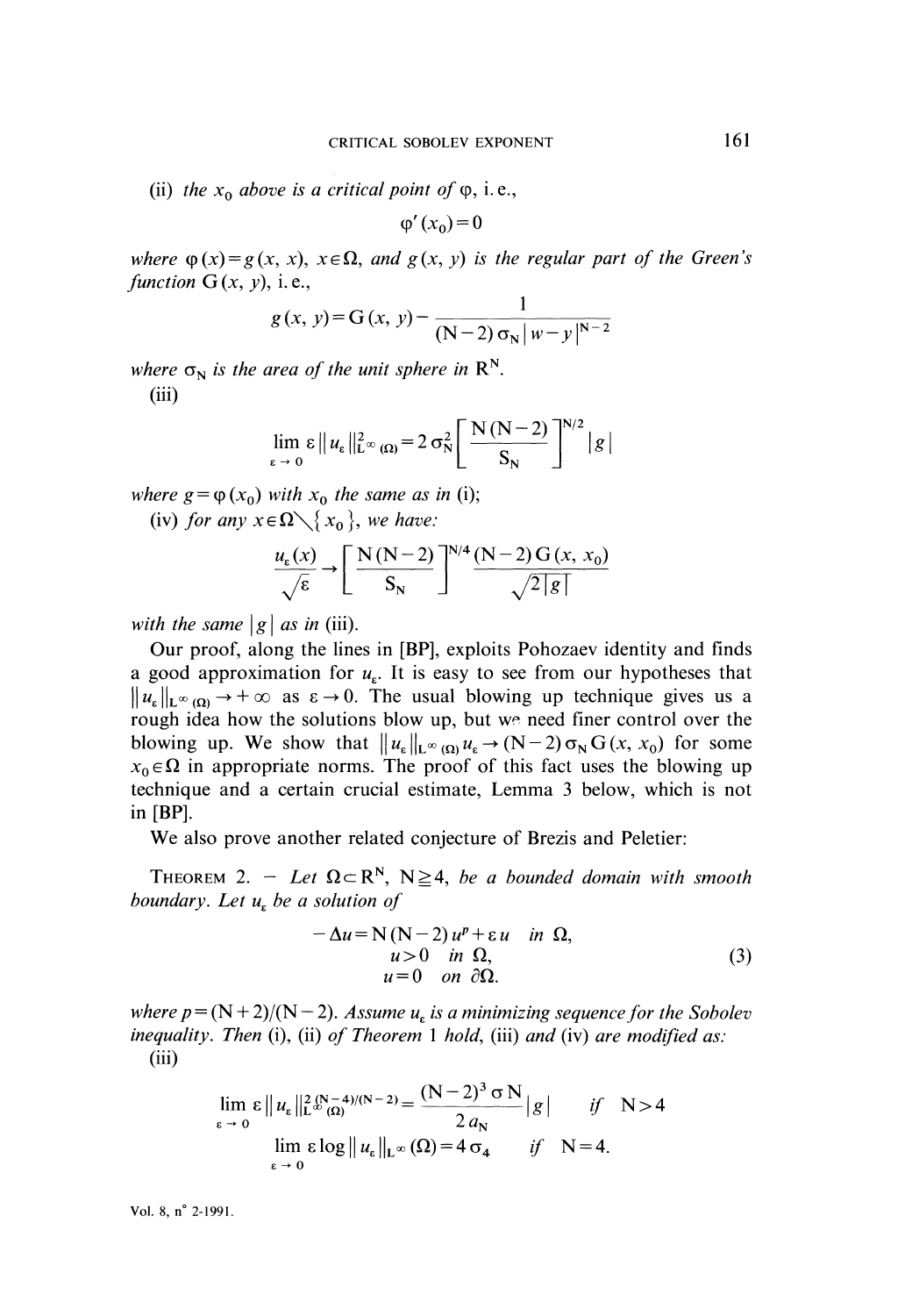where  $g = \varphi(x_0)$  and

$$
a_{N} = \int_{0}^{\infty} \frac{r^{N-1} dr}{(1+r^2)^{N-2}}.
$$

(iv) for any  $x \in \Omega \setminus \{x_0\}$ , we have :

$$
\|u_{\varepsilon}\|_{L^{\infty}(\Omega)} u_{\varepsilon}(x) \to (N-2) \sigma_N G(x, x_0) \quad \text{as } \varepsilon \to 0.
$$

Remark 1. - It is easy to see from the maximum principle that  $\varphi(x) < 0$ ,  $\forall x \in \Omega$  and  $\varphi(x) \rightarrow -\infty$  as  $x \rightarrow \partial\Omega$ , so  $\varphi$  at least has a maximum point. Generally the number n of critical points of  $\varphi$  depends on the geometry of  $\Omega$ , but we have:

$$
n \geqq \quad \text{if } \varphi \text{ is a Morse function, with } \beta_i \text{ the ith Betti number of } H_*(\Omega; Z);
$$
\n
$$
n \geqq \quad \text{cat } (\Omega),
$$

 $\nabla$ R

in general, where cat  $(\Omega)$  is the category number of  $\Omega$ .

Remark 2. - When  $\Omega$  is strictly starshaped, we have an easy proof  $of$  (ii).

We learned that O. Rey independently proved results similar to those of this paper. He uses different methods [R3].

### 2. PROOF OF THEOREM 1 AND THEOREM 2

Since the proofs of the two theorems are very similar, we will give a detailed proof of Theorem 1, and indicate the necessary changes when proving Theorem 2. From now on we will concentrate on Theorem l.

Let  $u_{\varepsilon}$  be a solution to (1). Multiplying (1) by  $u_{\varepsilon}$  and integrating by parts, we obtain:

$$
\int_{\Omega} |\nabla u_{\varepsilon}|^2 = N(N-2) \int_{\Omega} u_{\varepsilon}^{p+1-\varepsilon}.
$$

Together with the assumption (2), we arrive at:

$$
[\mathbf{S_N} + o(1)] || u_{\varepsilon} ||_{p+1-\varepsilon}^2 = \mathbf{N} (\mathbf{N} - 2) || u_{\varepsilon} ||_{p+1-\varepsilon}^{p+1-\varepsilon},
$$

hence

$$
\lim_{\epsilon \to 0} \int_{\Omega} u_{\epsilon}^{p+1-\epsilon} = \left[ \frac{S_{N}}{N(N-2)} \right]^{N/2}.
$$

Next we state the Pohozaev identity for  $u_{\varepsilon}$ .

 $(4)$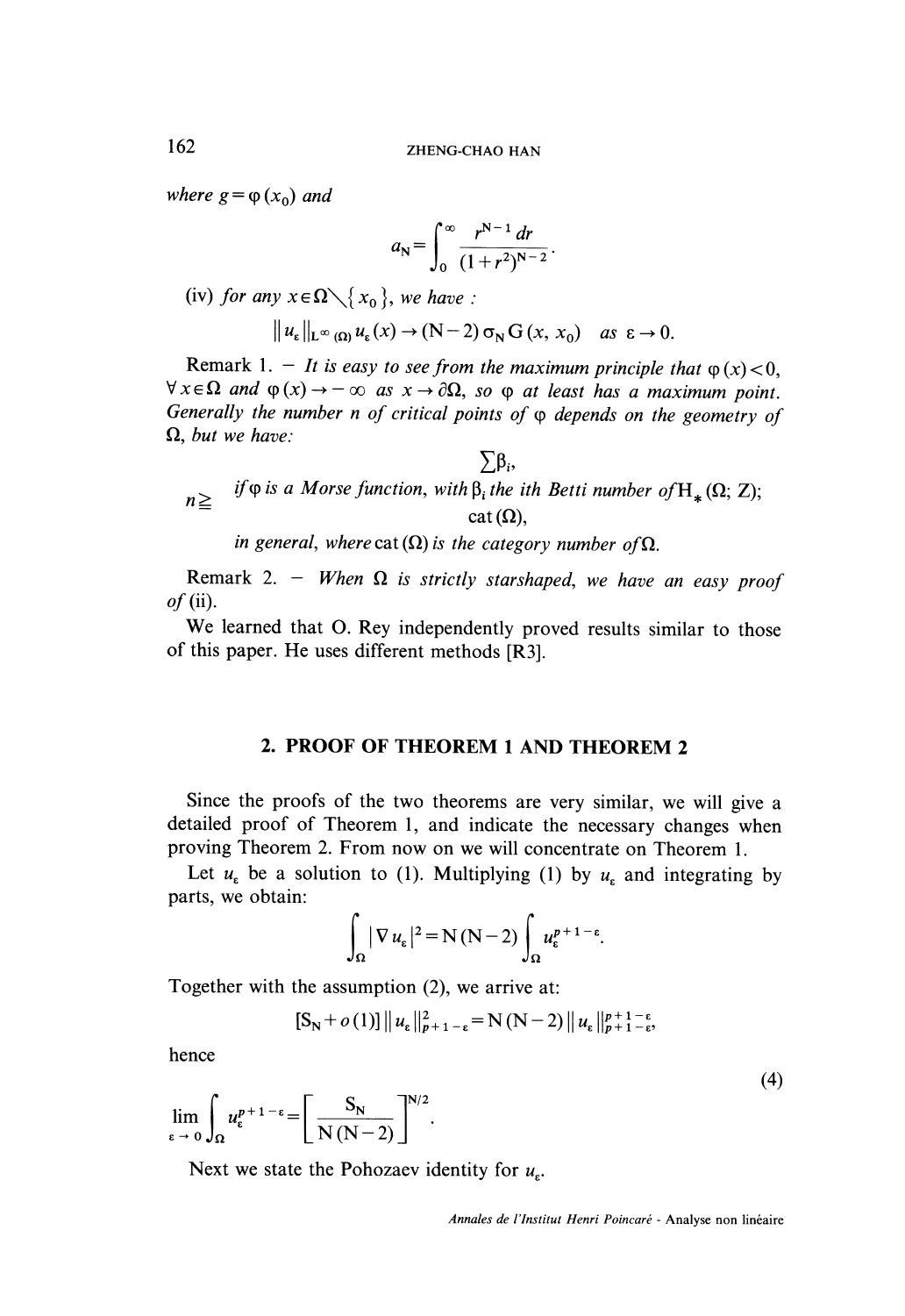LEMMA 1. - Let  $\Omega$  be a bounded smooth domain in  $\mathbb{R}^N$ , and u be a classical solution of

$$
\begin{cases}\n-\Delta u = f(x, u) & \text{in } \Omega \\
u = 0 & \text{on } \partial \Omega.\n\end{cases}
$$

Then the following identily holds:

$$
\int_{\Omega} \left[ \text{NF}(x, u) - \frac{N-2}{2} uf(x, u) + (x-y) \cdot F_x(x, u) \right] dx
$$
  
\n
$$
= \int_{\partial \Omega} \left[ (x-y, \nabla u) \frac{\partial u}{\partial n} - (x-y, n) \frac{|\nabla u|^2}{2} + (x-y, n) F(x, u) + \frac{N-2}{2} u \frac{\partial u}{\partial n} \right] dS_x \text{ for any } y \in \mathbb{R}^N \quad (5)
$$

where  $F(x, u) = \int_{0}^{u} f(x, t) dt$ ,  $F_x$  is the gradient of F with respect to x,  $dS_x$ is the volume element of  $\partial\Omega$ , and n is the unit outward normal of  $\partial\Omega$ .

The proof is by now standard. Applying Lemma 1 to  $(1)$ , we have:

$$
\frac{N(N-2)^3}{2N-\epsilon(N-2)} \cdot \epsilon \cdot \int_{\Omega} u_{\epsilon}^{p+1-\epsilon} = \int_{\partial \Omega} (x-y, n) \left( \frac{\partial u_{\epsilon}}{\partial n} \right)^2 dS_x \tag{6}
$$

for any  $y \in \mathbb{R}^N$ .

Next we will study the blowing up behavior of  $u_{\varepsilon}$ . It is easy to see that  $||u_{\varepsilon}||_{L^{\infty}(\Omega)} \to +\infty$  as  $\varepsilon \to 0$ . For suppose, on the contrary, that  $||u_{\varepsilon}||_{L^{\infty}(\Omega)}$ remains bounded for a sequence  $\varepsilon_n \to 0$  as  $n \to \infty$ . Then, in view of the elliptic regularity theory,  $u_{\varepsilon_n}$  remains bounded in C<sup>1</sup>( $\overline{\Omega}$ ). So we can extract a subsequence, still denoted as  $u_{\varepsilon_n}$ , which converges uniformly to a limit v. By (4),  $v \neq 0$ , hence by taking limit in (2) we find that v achieves the best Sobolev constant, a contradiction to the well known fact that the best Sobolev constant is never achieved on a bounded domain.

Let  $x_{\varepsilon} \in \Omega$ ,  $\mu_{\varepsilon} \in \mathbb{R}^+$  such that

$$
u_{\varepsilon}(x_{\varepsilon}) = \mu_{\varepsilon}^{-(N-2)/2} = || u_{\varepsilon} ||_{L^{\infty}(\Omega)}.
$$

We first claim that  $x_{\varepsilon}$  will stay away from the boundary  $\partial\Omega$  of  $\Omega$ . This is a consequence of the moving planes method as in [GNN] and an interior integral estimate of the solutions [DLN]. Let  $\varphi_1 > 0$  be the principal eigenfunction of  $-\Delta$ . Multiply (1) by  $\varphi_1$  and integrate by parts:

$$
\lambda_1 \int_{\Omega} u_{\varepsilon} \varphi_1 = N (N - 2) \int_{\Omega} u_{\varepsilon}^{p - \varepsilon} \varphi_1
$$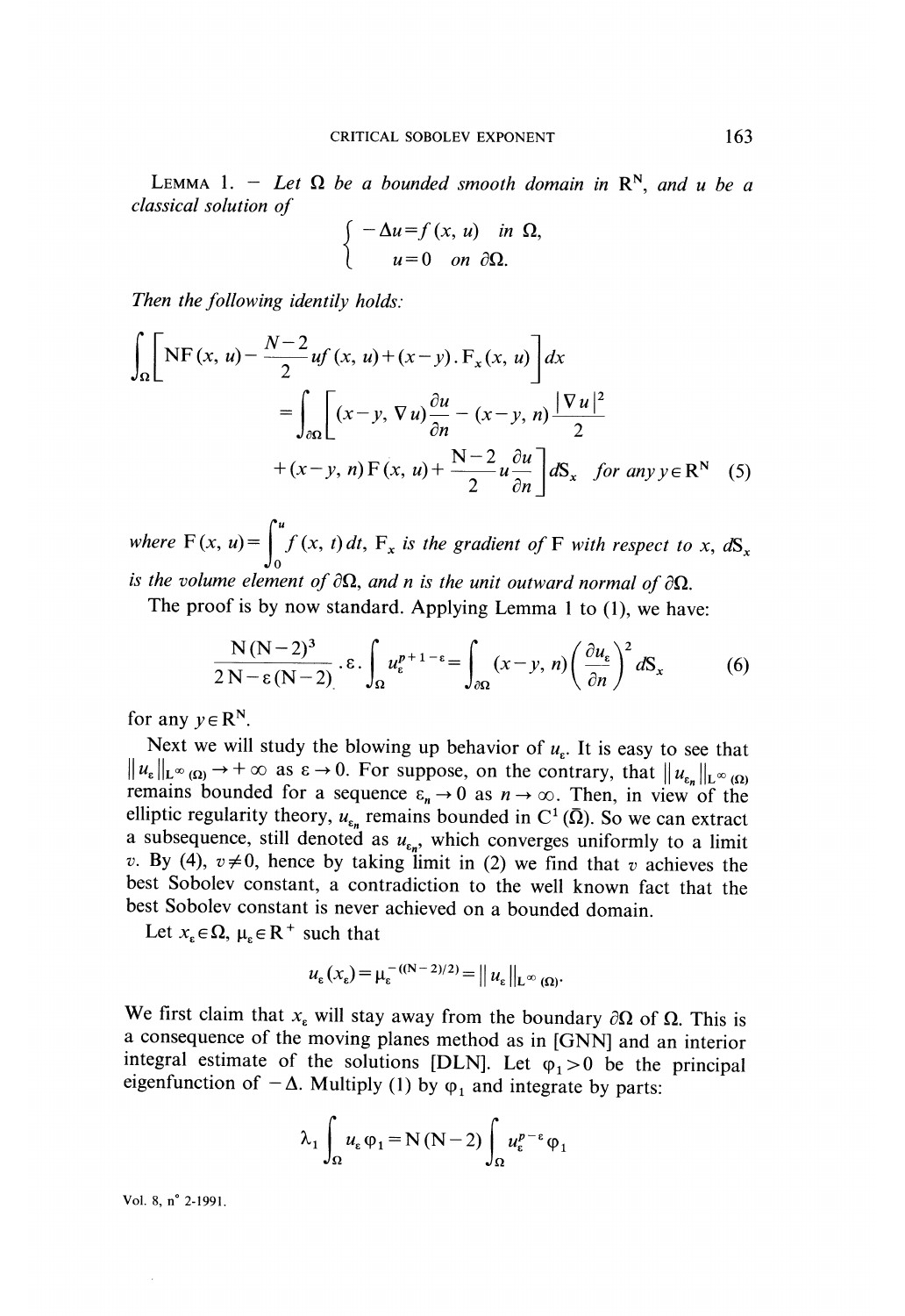where  $\lambda_1$  is the principal eigenvalue of  $-\Delta$ . Choose  $\delta > 0$  such that  $N(N-2)$   $\delta^{p-1-\epsilon} \geq 2\lambda_1$ , we have

$$
\lambda_1 \int_{\Omega} u_{\varepsilon} \varphi_1 = N (N - 2) \int_{(u_{\varepsilon} \ge \delta)} u_{\varepsilon}^{p - \varepsilon} \varphi_1 + N (N - 2) \int_{(u_{\varepsilon} \le \delta)} u_{\varepsilon}^{p - \varepsilon} \varphi_1
$$
  
\n
$$
\ge N (N - 2) \delta^{p - 1 - \varepsilon} \int_{(u_{\varepsilon} \ge \delta)} u_{\varepsilon} \varphi_1 - C'
$$
  
\n
$$
\ge 2 \lambda_1 \int_{\Omega} u_{\varepsilon} \varphi_1 - C
$$

for some constants C', C. Therefore  $\int u_{\epsilon} \varphi_1 \leq C/\lambda_1$ , which further implies

that  $\left[\begin{array}{c} u_{\varepsilon} \leq C(\Omega') \end{array}\right]$  for any  $\Omega' \subset \subset \Omega$ . If the domain  $\Omega$  is strictly convex,

applying the moving planes method in [GNN], there exist  $t_0 \alpha > 0$  depending on the domain  $\Omega$  only, ruch that  $u(x - t v)$  is nondecreasing for  $t \in [0, t_0]$ ,  $v \in \mathbb{R}^N$  satisfying  $|v| = 1$  and  $(v, n(x)) \ge \alpha$  and  $x \in \partial \Omega$ . Therefore we can find  $\gamma$ ,  $\delta > 0$  such that for any  $x \in \{ z \in \overline{\Omega} : d(z, \partial \Omega) < \delta \}$  there exists a measurable set  $\Gamma_x$  with (i) meas  $(\Gamma_x) \ge \gamma$ , (ii)  $\Gamma_x \subset \{ z \in \Omega : d(z, \partial \Omega) > \delta/2 \}$ , and (iii)  $u(y) \ge u(x)$  for any  $y \in \Gamma_x$ . Actually,  $\Gamma_x$  can be taken to a piece of cone with vertex at x. Let  $\Omega' = \{ z \in \Omega : d(z, \partial \Omega) > \delta/2 \}$ , then for any

$$
x \in \{ z \in \Omega : d(z, \partial \Omega) < \delta \}
$$
  

$$
u(x) \le \frac{1}{\max(\Gamma_x)} \int_{\Gamma_x} u(y) dy \le \gamma^{-1} \int_{\Omega'} u,
$$

hence back to our argument, since  $u_{\epsilon}(x_{\epsilon}) \to \infty$  as  $\epsilon \to 0$ ,  $x_{\epsilon}$  will stay out of the region  $\{z \in \Omega : d(z, \partial \Omega) < \delta\}$ . For a general domain, one can first use a Kelvin transform near each boundary point, and then apply the method in [GNN]. Pick any point  $P \in \partial \Omega$ , for instance. Since we assume the boundary of the domain  $\Omega$  is smooth, we may assume, without loss of generality, that the ball  $B(0, 1)$  contacts P from the exterior of  $\Omega$ . Let  $w<sub>s</sub>$  be the Kelvin transform of  $u<sub>s</sub>$ :

$$
w_{\varepsilon}(x) = |x|^{2-N} u_{\varepsilon}\left(\frac{x}{|x|^2}\right)
$$

then

$$
\begin{cases}\n-\Delta w_{\varepsilon}(x) = N(N-2) |x|^{-(N-2)\varepsilon} w_{\varepsilon}^{p-\varepsilon} & \text{in } \Omega_{p} \\
w_{\varepsilon} \ge 0\n\end{cases}
$$

where  $\Omega_{\rm P}$  is the image of  $\Omega$  under the Kelvin transform. The conditions in [GNN] are obviously satisfied along the PO direction, see Corollary 1 on p. 227 of [GNN], therefore  $w_{\epsilon}$  is nondecreasing along the PO direction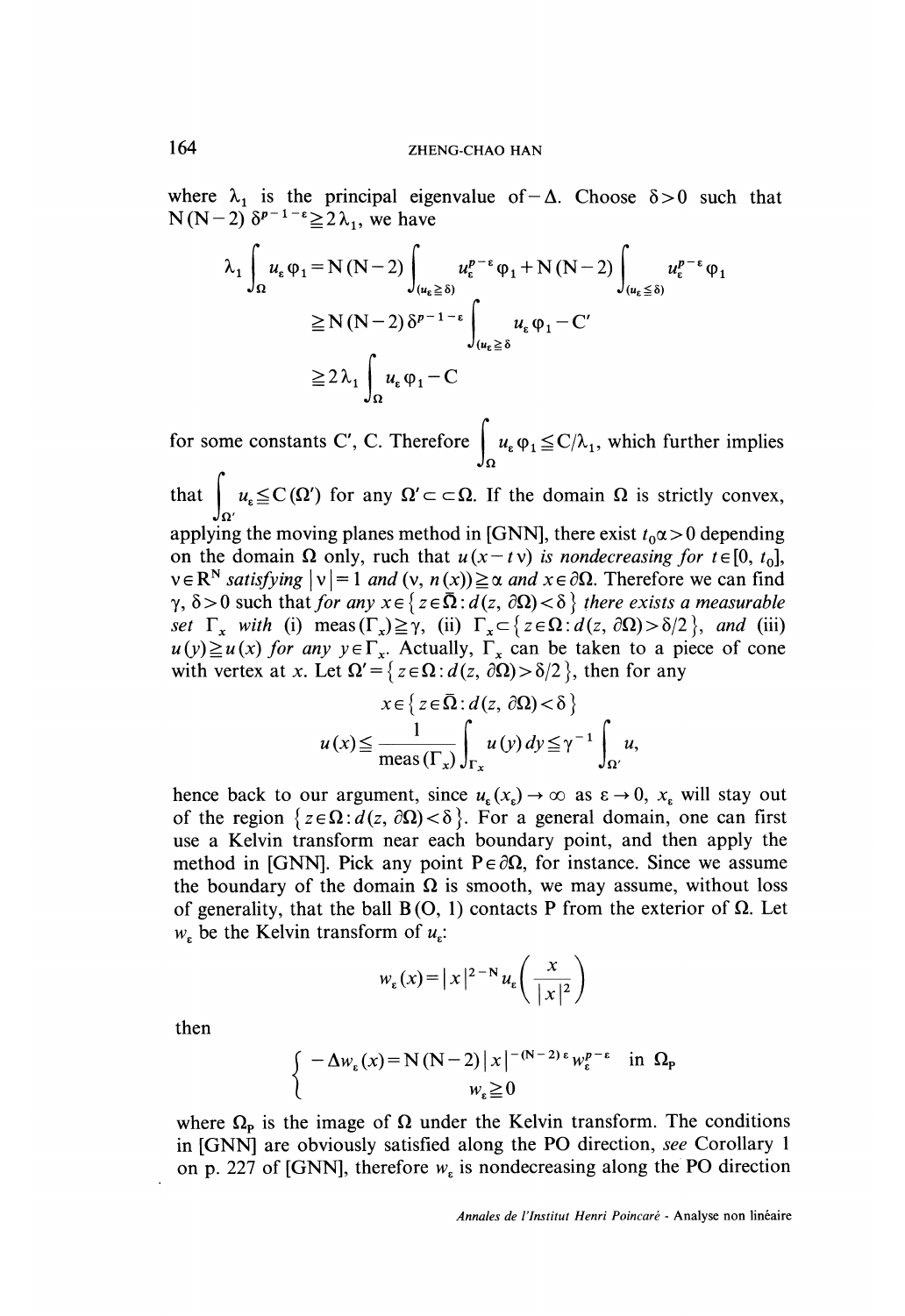in a neighborhood of P. The same argument as in the last paragraph shows the interior integral estimate.

Let  $x_t \to x_0 \in \Omega$ . We define a family of rescaled functions

$$
v_{\varepsilon}(x) = \mu_{\varepsilon}^{(N-2)/2} u_{\varepsilon} (\mu^{1 - ((N-2)/4)} x + x_{\varepsilon}),
$$

then

$$
-\Delta v_{\varepsilon}(x) = \mu^{(N-2)/2} \mu^{2 - ((N-2)/2)} (-\Delta u_{\varepsilon}) (\mu_{\varepsilon}^{1 - ((N-2)/4)} x + x_{\varepsilon})
$$
  
\n
$$
= N (N-2) [\mu_{\varepsilon}^{(N-2)/2}]^{((N+2)/(N-2) - \varepsilon} u_{\varepsilon}^{((N+2)/(N-2) - \varepsilon}
$$
  
\n
$$
\times (\mu_{\varepsilon}^{1 - ((N-2)/4) \varepsilon} x + x_{\varepsilon}) [\text{by (1)}]
$$
  
\n
$$
= N (N-2) v_{\varepsilon}^{p-\varepsilon} \text{ in } \Omega_{\varepsilon} = \frac{\Omega - x_{\varepsilon}}{\mu^{1 - ((N-2)/4) \varepsilon}}.
$$
 (7)

Notice that  $v_{\varepsilon}(0) = 1$ ,  $0 \le v_{\varepsilon} \le 1$  for  $x \in \Omega_{\varepsilon}$ , and that  $\Omega_{\varepsilon}$  converges to R<sup>N</sup>. Thus elliptic theory implies  $\{v_{\varepsilon}\}\)$  is equicontinuous on every compact subset of  $\mathbb{R}^N$ , hence by Arzela-Ascoli theorem, there exists a subsequence converging to some V uniformly on every compact set, and

$$
-\Delta V = N(N-2) Vp, \qquad x \in RN \nV(O) = 1, \n0 \le V \le 1, \qquad x \in RN.
$$
\n(8)

The solution of (8) is unique [CGS], and

 $V(x) = U_1(x)$ 

where

$$
U_{\mu}(x) = \left(\frac{\mu}{\mu^2 + |x|^2}\right)^{(N-2)/2}
$$

Back to the convergence argument, we remark that as  $\varepsilon \to 0$ ,  $v_{\varepsilon} \to V$  in  $H^1(R^N)$ . This follows from assumption (2) and [S].

COROLLARY 1. - There exists  $\delta > 0$  such that

$$
\delta \leq \mu_{\epsilon}^{\epsilon} \leq 1.
$$

*Proof.* - Since  $\mu_{\epsilon} \rightarrow 0$  as  $\epsilon \rightarrow 0$ , it follows that  $\mu_{\epsilon}^s \leq 1$ . By the above convergence argument,  $v_{\varepsilon} \to V$  uniformly over B<sub>1</sub> we have, for some C > 0, that:

$$
\int_{B_1} v_{\varepsilon}^{p+1-\varepsilon} \geq C
$$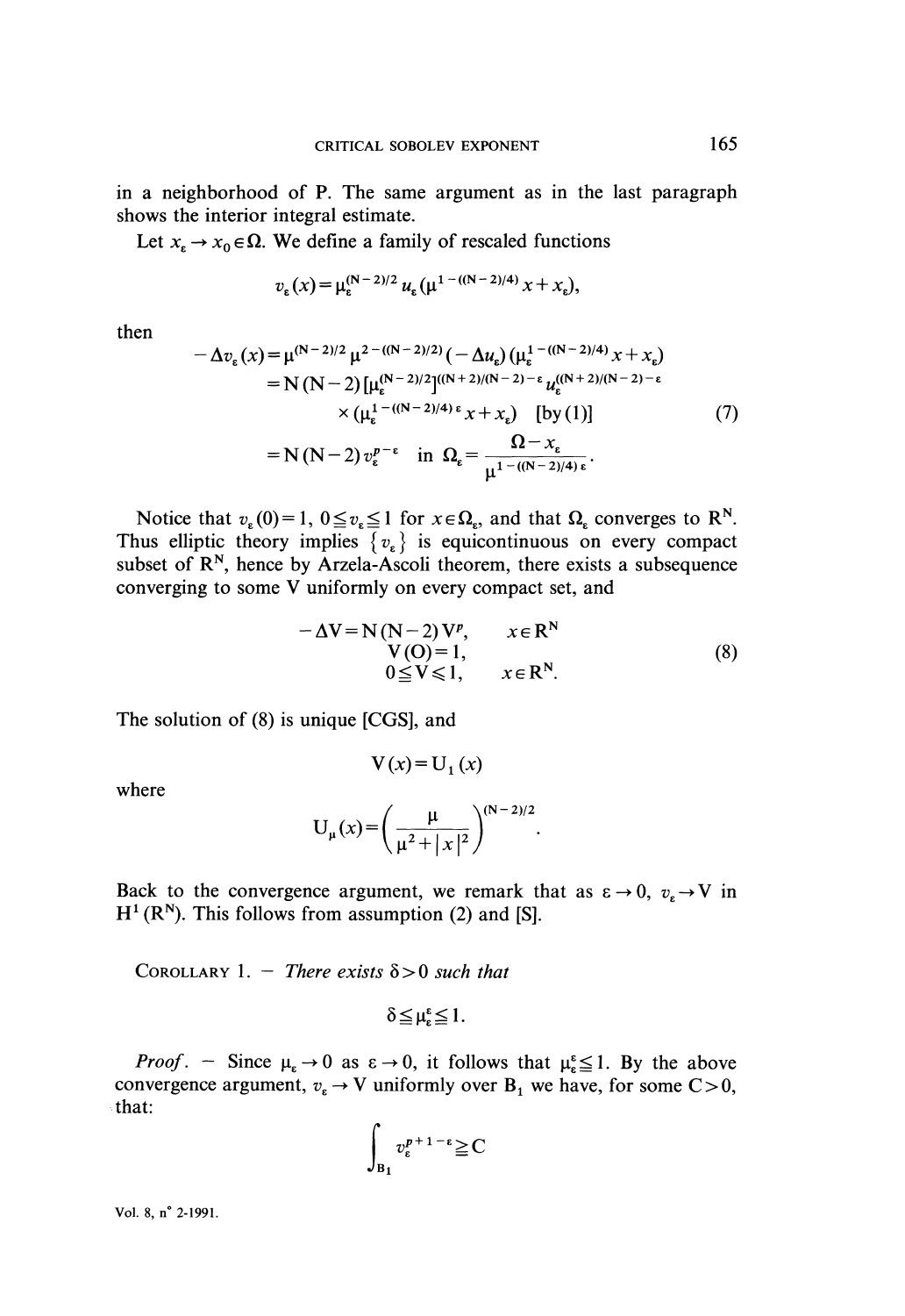But

$$
\int_{B_1} v_{\varepsilon}^{p+1-\varepsilon} dx = \int_{|x| \le 1} \mu^{(N-2)/2} \frac{((2N/(N-2))-\varepsilon)}{\varepsilon} u_{\varepsilon}^{(2N/(N-2)-\varepsilon} (\mu_{\varepsilon}^{1-(N-2)/4) \varepsilon} x + x_{\varepsilon}) dx
$$
  
\n
$$
= \int_{|y-x_{\varepsilon}| \le \mu_{\varepsilon}^{1-(N-2)/4 \varepsilon}}^{\mu^{N-2}} \mu^{N-(N-2)/2 \varepsilon} (\mu_{\varepsilon}^{1-(N-2)/4) \varepsilon})^{-N} u_{\varepsilon}^{p+1-\varepsilon}(y) dy
$$
  
\n
$$
\le \mu_{\varepsilon}^{((N-2)/2)^2 \varepsilon} \int_{\Omega} u_{\varepsilon}^{p+1-\varepsilon}
$$

Thus with (4),  $\delta \leq \mu_{\epsilon}^{\epsilon} \leq 1$  as  $\epsilon \to 0$ , for some  $\delta > 0$ .

To proceed further, we need the following lemma, adapted from [BP].

LEMMA 2.  $-$  Let u solve

$$
\begin{cases}\n-\Delta u = f & \text{in } \Omega \subset \mathbb{R}^N, \\
u = 0 & \text{on } \partial \Omega.\n\end{cases}
$$

 $\omega$  is a neighborhood of  $\partial\Omega$ . Then

 $||u||_{\mathbf{W}^{1, q}(\Omega)} + ||\nabla u||_{C^{0, \alpha}(\omega)} \leq C (||f||_{\mathbf{L}^{1}(\Omega)} + ||f||_{C^{0}})$ <br>for  $q < \frac{\mathbf{N}}{\mathbf{N}-1}$ ,  $\alpha \in (0, 1)$ , and  $\omega' \subset \subset \omega$  is a strict subdomain.

*Proof.* – We first claim that for any  $q < N/(N-1)$ ,

$$
||u||_{\mathbf{W}^{1, q}(\Omega)} \leq C ||f||_{\mathbf{L}^{1}(\Omega)}
$$

This follows easily, by duality, from the fact that if  $v$  satisfies

$$
\begin{cases}\n-\Delta v = f_0 + \sum_{i=1}^{N} \frac{\partial}{\partial x_i} f_i & \text{in } \Omega \\
v = 0 & \text{on } \partial \Omega\n\end{cases}
$$

where  $f_0, f_i, i=1, \ldots, N, \in L^p(\Omega)$ , then

$$
||v||_{L^{\infty}(\Omega)} \leq C \sum_{i=0}^{N} ||f_{i}||_{L^{p}(\Omega)}
$$

for any  $p > N$ ; in other words  $(-\Delta)^{-1}$  maps  $W^{-1, p}(\Omega)$  into  $L^{\infty}(\Omega)$  and by duality, it also maps  $L^1(\Omega)$  into  $W_0^{1,q}(\Omega)$  with  $1/q+1/p=1$ .

Next we claim that

$$
\|\nabla u\|_{C^{0,\alpha}(\omega)} \leq C \left( \|f\|_{L^1(\Omega)} + \|f\|_{L^\infty(\omega)} \right)
$$

for any neighborhoods  $\omega' \subset \subset \omega$  of  $\partial \Omega$ . Let  $\chi$  denote the characteristic function of  $\omega$  and write  $f=f_1+f_2$  with  $f_1=\chi f$  and  $f_2=(1-\chi)f$ . For  $i = 1, 2$ , let  $u_i$  be the solutions of the problems

$$
\begin{cases}\n-\Delta u_i = f_i & \text{in } \Omega \\
u_i = 0 & \text{on } \partial\Omega\n\end{cases}
$$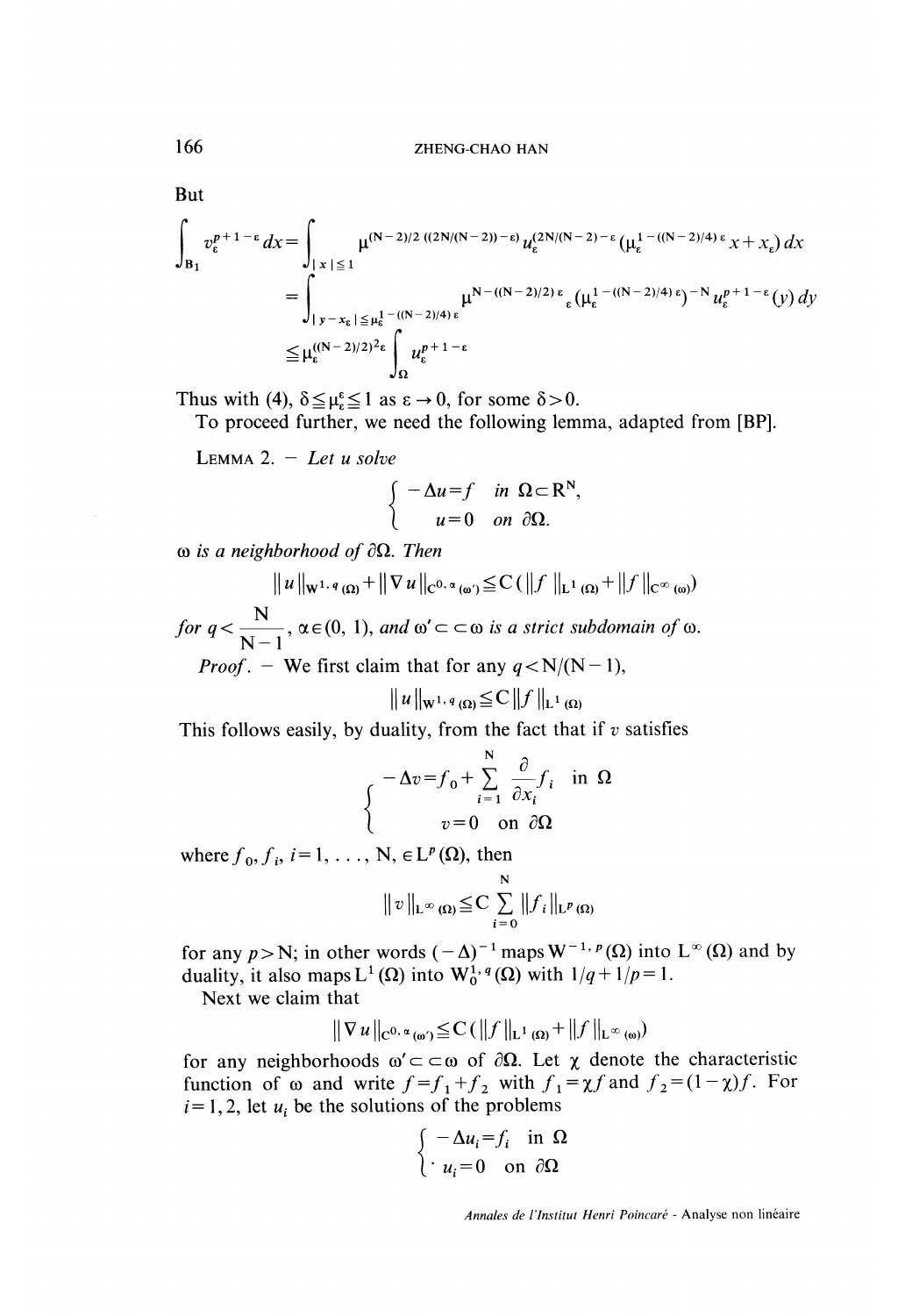so that  $u = u_1 + u_2$ .

By the  $L^p$  regularity theory we have

$$
||u_1||_{\mathbf{W}^{2,q}(\Omega)} \leqq C||f_1||_{\mathbf{L}^{\infty}(\Omega)} = C||f||_{\mathbf{L}^{\infty}(\omega)}
$$

for any  $q < \infty$ , and consequently

$$
|u_1||_{C^{1,\alpha}(\overline{\Omega})} \leqq C ||f||_{L^{\infty}(\omega)}
$$

for any  $\alpha$  < 1. On the other hand, as above,

$$
|u_2||_{\mathbf{W}^{1,q}(\Omega)} \leq C ||f_2||_{\mathbf{L}^{1}(\Omega)} \leq C ||f||_{\mathbf{L}^{1}(\Omega)}
$$

for any  $q < N/(N-1)$ . Finally we note that  $u_2$  satisfies

$$
\begin{cases}\n-\Delta u_2 = 0 & \text{in } \omega \\
u_2 = 0 & \text{on } \partial\Omega.\n\end{cases}
$$

It follows from the standard elliptic regularity theory that

$$
||u_2||_{C^{1,\alpha}(\bar{\omega})} \leq C ||u_2||_{W^{1,\,q}(\omega)}
$$

for any neihgborhood  $\omega'$  of  $\partial\Omega$ , strictly smaller than  $\omega$ . Combine the above estimates, we prove the lemma.

We also need the following crucial estimate, the proof of which will be delayed to the next section.

LEMMA 3. - There exists  $\Lambda > 0$ , such that

$$
u_{\varepsilon}(x) \leq \Lambda \mathbf{U}_{\mathbf{u}_{\varepsilon}}(x - x_{\varepsilon}), \qquad \forall \, x \in \Omega.
$$

An immediate consequence of this lemma is a lower bound for  $\mu_{s}$ .

COROLLARY 2. - There exists a constant  $C > 0$ , such that

$$
\varepsilon \leq C \,\mu_{\varepsilon}^{(N-2)(1-\varepsilon)} \tag{9}
$$

*Proof.*  $-$  First we will use Lemmas 2 and 3 to establish the estimate:

$$
\int_{\partial\Omega} (x, n) \left( \frac{\partial u}{\partial n} \right)^2 \leq C \, \mu_{\varepsilon}^{(N-2) (1+\varepsilon)}
$$

Then (9) follows from (6) and (4). According to Lemma 2, it is sufficient to estimate the right hand side of (1) in  $L^1(\Omega)$  and  $L^{\infty}(\omega)$ . Lemma 3 implies

$$
\int_{\Omega} u_{\varepsilon}^{p-\varepsilon} \leq \Lambda^{p-\varepsilon} \int_{\Omega} U_{\mu_{\varepsilon}}^{p-\varepsilon} (x - x_{\varepsilon}) dx
$$
\n
$$
= \Lambda^{p-\varepsilon} \int_{\Omega} \left[ \frac{\mu_{\varepsilon}}{\mu_{\varepsilon}^2 + |x - x_{\varepsilon}|^2} \right]^{(N-2)/2} \frac{\left[((N+2)/(N-2) - \varepsilon\right]}{dx}
$$
\n
$$
\leq C \mu_{\varepsilon}^{(N-2)/2} \frac{(1+\varepsilon)}{(1+\varepsilon)}
$$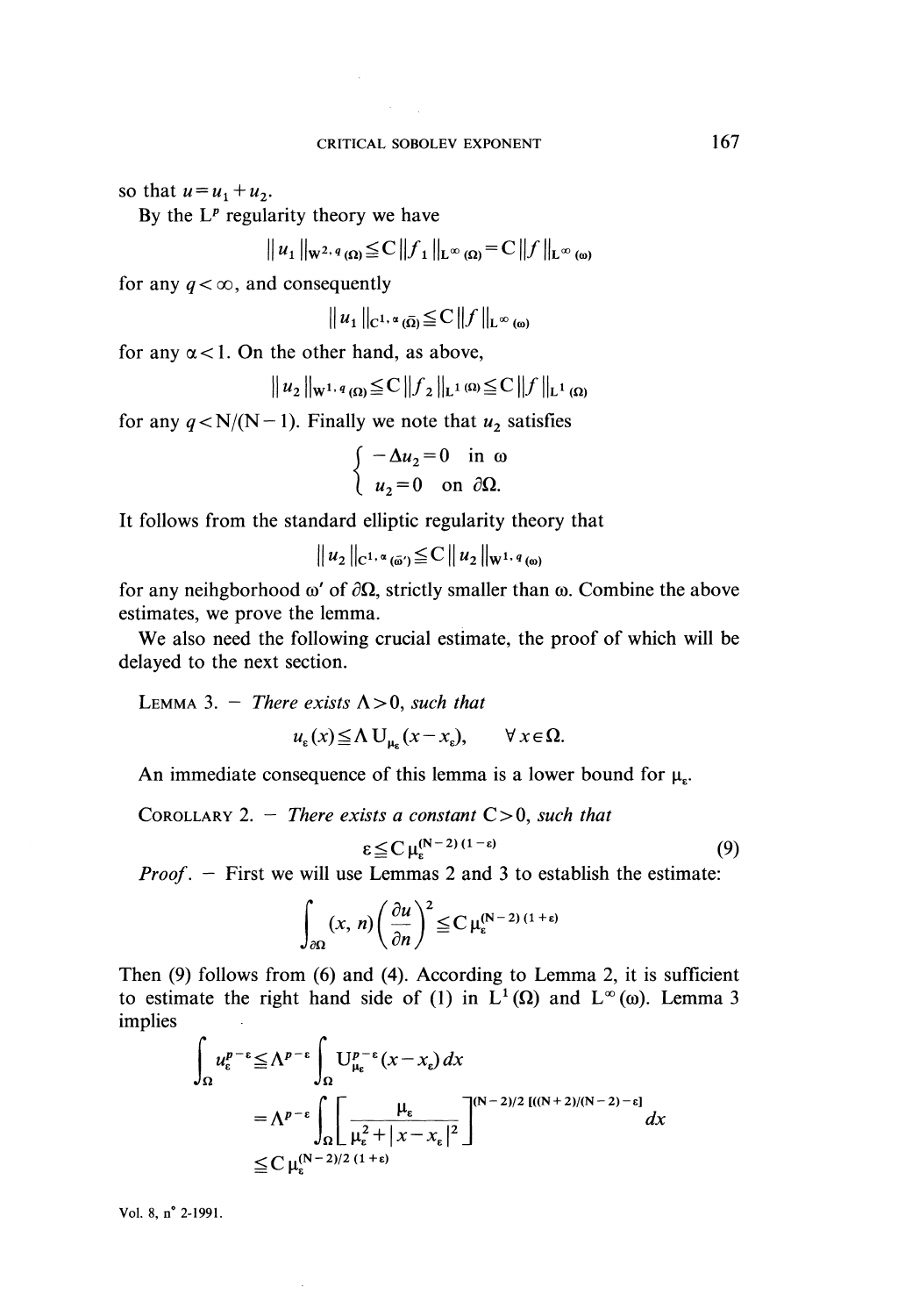for some C > 0. On the other hand, for  $x \neq x_0$ :

$$
\begin{split} u_{\varepsilon}^{p-\varepsilon}(x) &\leq \Lambda^{p-\varepsilon} \mathsf{U}_{\mu_{\varepsilon}}^{p-\varepsilon}(x-x_{\varepsilon}) \\ &\leq \frac{C}{|x-x_{0}|^{N+2-(N-2)\varepsilon}} \mu_{\varepsilon}^{((N+2)/2)-(N-2)/2\varepsilon} .\end{split}
$$

These estimates together with Lemma 2 finishes the proof.

COROLLARY 3:

$$
\left|\mu_{\varepsilon}^{\varepsilon}-1\right| = O\left(\mu_{\varepsilon}^{N-2}\log\mu_{\varepsilon}\right) \quad \text{as } \varepsilon \to 0
$$

*Proof.*  $-$  By the theorem of the mean,

$$
|\mu_{\epsilon}^{\epsilon} - 1| = |\mu_{\epsilon}^{t\epsilon} \epsilon \log \mu_{\epsilon}|
$$

for some  $0 < t < 1$ . Therefore (9) gives the result.

Next we claim

PROPOSITION 1:

$$
\|u_{\varepsilon}\|_{\mathsf{L}^{\infty}(\Omega)} u_{\varepsilon}(x) \to (\mathsf{N}-2) \sigma_{\mathsf{N}} G(x, x_0)
$$

in  $C^{1,\alpha}(\omega)$  for any neighborhood  $\omega$  of  $\partial\Omega$ , not containing  $x_0$ .

*Proof.* - The proof again uses Lemmas 2 and 3. The equation for  $||u_{\varepsilon}||_{L^{\infty}(\Omega)} u_{\varepsilon}$  is e.

$$
-\Delta\left(\left\|u_{\varepsilon}\right\|_{\mathrm{L}^{\infty}\left(\Omega\right)} u_{\varepsilon}\right)=\mathrm{N}\left(\mathrm{N}-2\right)\mu^{-2}}u_{\varepsilon}^{p-\varepsilon}
$$

Now by Lemma 3 and Corollary 3, the  $L^1(\Omega)$  norm of the right hand side is

$$
\mu_2^{-(N-2)/2} \int_{\Omega} u_{\varepsilon}^{p-\varepsilon} = \mu^{-(N-2)/2)^2 \varepsilon} \int_{\Omega_{\varepsilon}} v_{\varepsilon}^{(N+2)/(N-2)}(y) dy
$$

$$
\to \int_{R^N} V^{(N+2)/(N-2)}(y) dy
$$

$$
= \frac{\sigma_N}{N}
$$

Also for any  $x \neq x_0$ :

$$
\mu_{\varepsilon}^{-(N-2)/2} \, u_{\varepsilon}^{p-\varepsilon}(x) \leq \Lambda^{p-\varepsilon} \, \mu_{\varepsilon}^{-(N-2)/2} \, U_{\mu_{\varepsilon}}^{p-\varepsilon}(x-x_{\varepsilon})
$$
\n
$$
\leq \Lambda^{p-\varepsilon} \frac{C}{|x-x_0|^{N+2-(N-2)\varepsilon}} \mu_{\varepsilon}^{2-(N-2)/2+\varepsilon}.
$$

Therefore Lemma 2 gives the conclusion of Proposition 1.

Now we give the proof of Theorem 1.

*Proof of Theorem* 1. - Rewrite the Pohozaev identity (6) as

$$
\frac{N(N-2)^3}{2N-\varepsilon(N-2)}\varepsilon \|u_{\varepsilon}\|_{L^{\infty}(\Omega)}^2 \int_{\Omega} u_{\varepsilon}^{p+1-\varepsilon} = \int_{\partial\Omega} (x-x_0, n) \left(\frac{\partial}{\partial n}(\|u_{\varepsilon}\|_{L^{\infty}(\Omega)} u_{\varepsilon})\right)^2
$$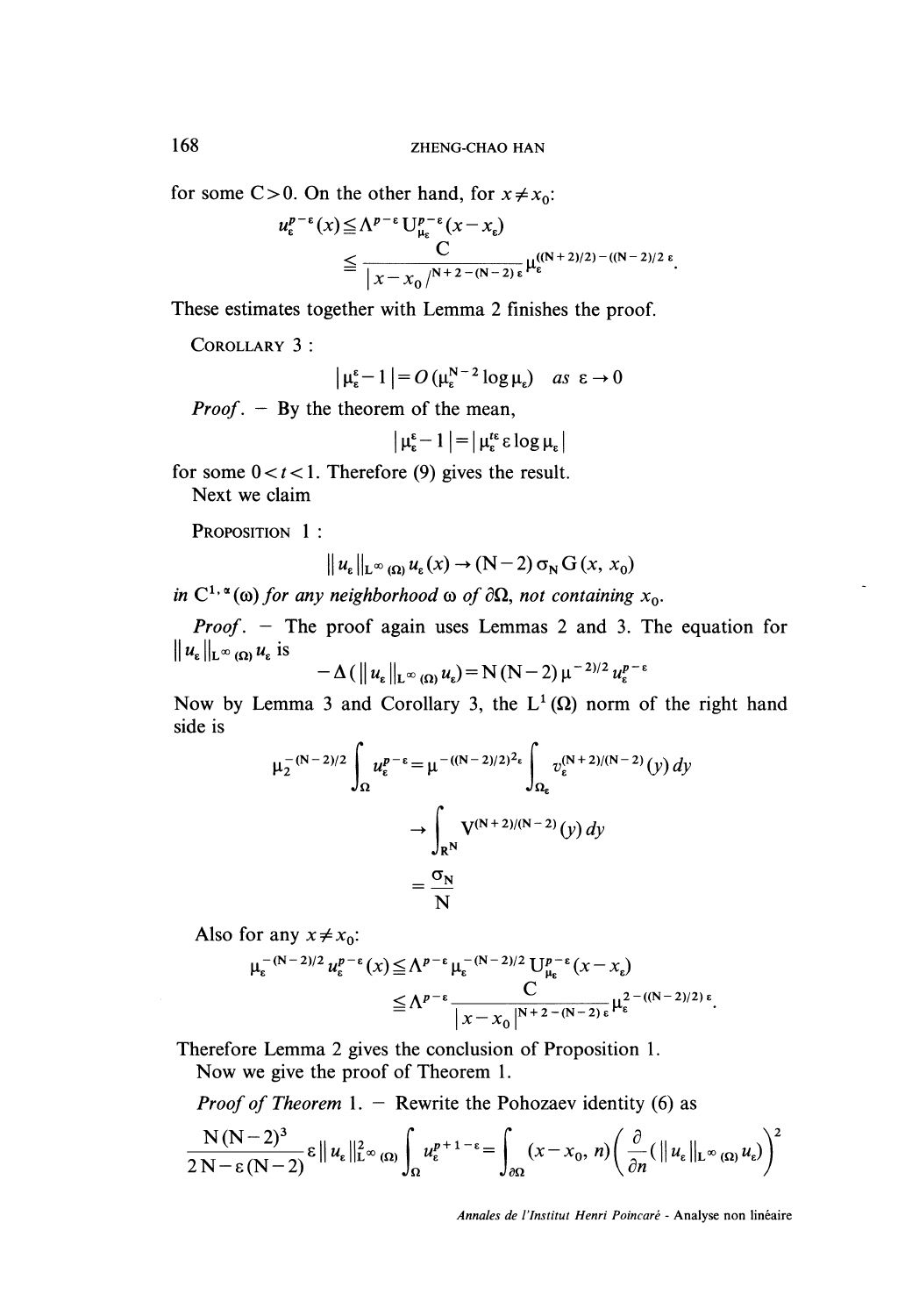Proposition 1 allows us to take limit:

$$
\lim_{\varepsilon \to 0} \varepsilon \|u_{\varepsilon}\|_{\mathbf{L}^{\infty}(\Omega)}^2 = \frac{2 \sigma_N^2}{N-2} \left[ \frac{N(N-2)}{S_N} \right]^{N/2} \int_{\partial \Omega} (x - x_0, n) \left( \frac{\partial G(x, x_0)}{\partial n} \right)^2
$$

where we also used (4). Then (iii) of Theorem 1 follows from the following lemma:

LEMMA 4 [BP]. - For every  $x_0 \in \Omega$ 

$$
\int_{\partial\Omega} (x - x_0, n) \left( \frac{\partial G(x, x_0)}{\partial n} \right)^2 dS_x = -(N-2) g(x_0, x_0).
$$

A consequence of (6) is

$$
\int \left(\frac{\partial u_{\varepsilon}}{\partial n}\right)^2 n(x) dS_x = 0.
$$
 (10)

Pass to the limit in (10), we obtain

$$
\int_{\partial\Omega}\left(\frac{\partial G(x,\,x_0)}{\partial n}\right)^2 n(x)\,dS_x=0.
$$

Using the following lemma, we obtain (ii) of Theorem 1.

LEMMA 5 [BP]. - For every  $x_0 \in \Omega$ 

$$
\int_{\partial\Omega}\left(\frac{\partial G(x,\,x_0)}{\partial n}\right)^2 n(x)\,dS_x = -\nabla\,\varphi\,(x_0).
$$

(iv) of Theorem 1 follows from Proposition 1 and (ii). (i) is more or less standard, see also Remark 3.

*Proof of Lemma* 4. - Without loss of generality we may assume  $x_0 = 0$ . Let  $u = G(x, 0)$ , we apply Lemma 1 to u on  $\Omega \setminus B(0, r)$  for r small:

$$
\int_{\partial\Omega} \left[ (x, \nabla u) - (x, n) \frac{|\nabla u|^2}{2} + \frac{N-2}{2} u \frac{\partial u}{\partial n} \right]
$$
  
= 
$$
\int_{\partial B(0, r)} \left[ (x, \nabla u) - (x, n) \frac{|\nabla u|^2}{2} + \frac{N-2}{2} u \frac{\partial u}{\partial n} \right]
$$

Since  $u = 0$  on  $\partial \Omega$ ,

LHS = 
$$
\frac{1}{2} \int_{\partial \Omega} (x, n) \left( \frac{\partial u}{\partial n} \right)^2
$$
.

While

$$
u = [x]^{2-N}/(N-2) \sigma_N + g(x, 0),
$$

therefore

$$
\nabla u = -\sigma_N^{-1} |x|^{-N} x + \nabla g(x, 0).
$$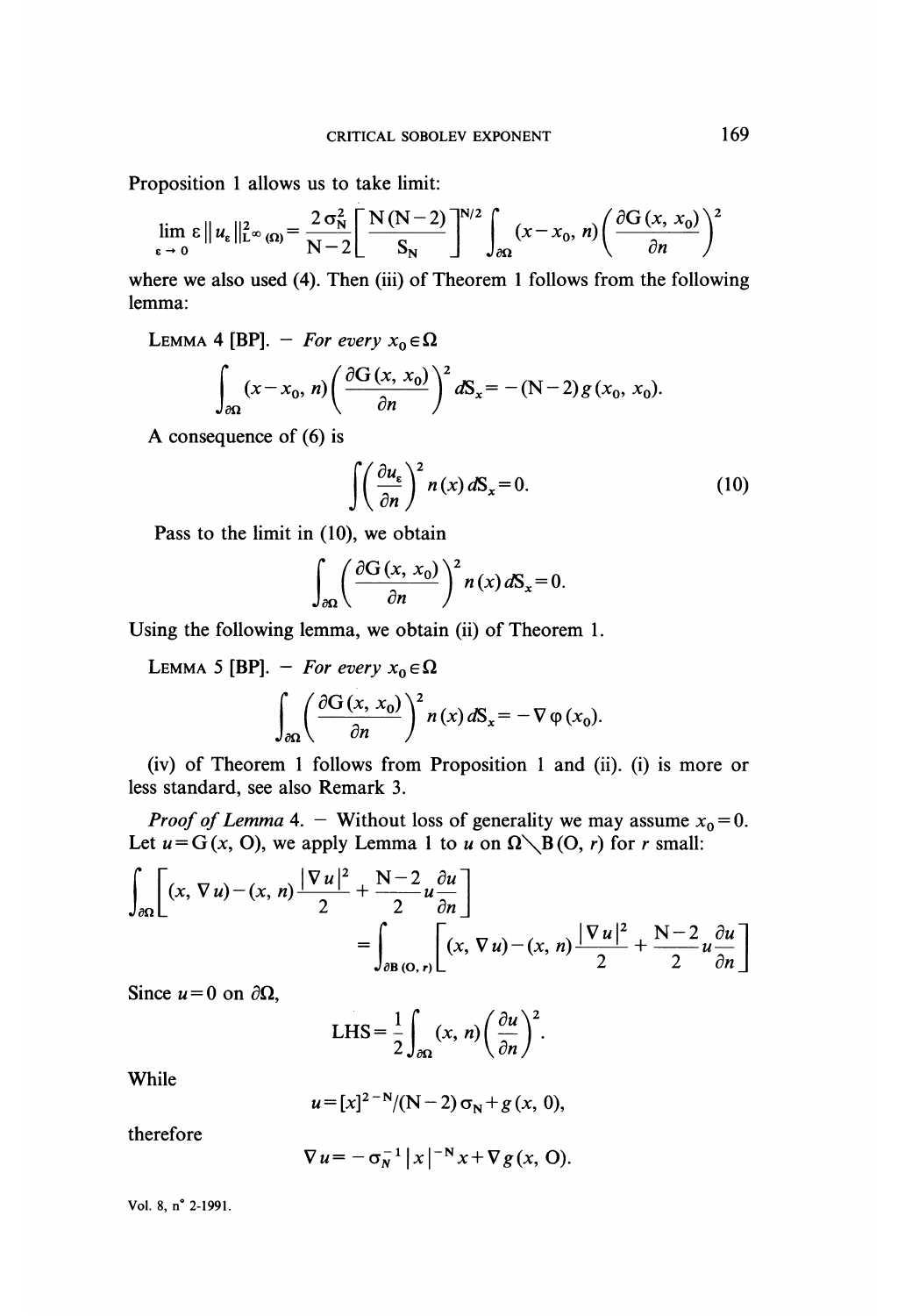**Hence** 

RHS = 
$$
\int_{\partial B(0,r)} \left\{ \left[ -\sigma_N^{-1} |x|^{2-N} + x \cdot \nabla g(x, 0) \right]^2 / r - \frac{r}{2} [\sigma_N^{-2} |x|^{2-2N} + |\nabla g(x, 0)|^2 - 2 \sigma_N^{-1} |x|^N x \cdot \nabla g(x, 0) \right] + \frac{N-2}{2} (|x|^{2-N}/(N-2) \sigma_N + g(x, 0)) \times (-\sigma_N^{-1} |x|^{1-N} + n \cdot \nabla g(x, 0)) \right\}
$$

Let  $r \to 0$ , the limit of PHS is easily seen to be  $-(N-2)/2g(0, 0)$ , therefore we have :

$$
\int_{\partial\Omega} (x, n) \left( \frac{\partial u}{\partial n} \right)^2 = - (N - 2) g (0, 0)
$$

The proof of Lemma 5 follows similarly.

The proof of Theorem 2 is almost identical to that of Theorem 1, except that the Pohozaev identity appears differently:

$$
\varepsilon \int_{\Omega} u_{\varepsilon}^2 = \frac{1}{2} \int_{\partial \Omega} (x - y, n) \left( \frac{\partial u}{\partial n} \right)^2, \qquad \forall y \in \mathbb{R}^N.
$$

#### 3. Proof of Lemma 3

We have seen that

$$
\upsilon_\epsilon\to V
$$

uniformly on compact sets of R<sup>N</sup>, which, in terms of  $u_{\varepsilon}$ , says  $u_{\varepsilon} \to U_{\mu_{\varepsilon}}$  in a certain sens. Lemma 3 makes this precise. We first need:

LEMMA 6. - Let  $\Omega$  be a domain in  $\mathbb{R}^N$  and  $u \in H_0^1(\Omega)$  be a positive smooth solution of

$$
-\Delta u = a(x) u^{q-1} \tag{11}
$$

where  $a \in L^{\infty}(\Omega)$ ,  $2 < q_0 \leq q \leq p+1$   $\frac{2N}{N-2}$ . Then there exist  $\epsilon_0 > 0$  and  $r_0 > 0$  depending on N,  $||a||_{L^{\infty}(\Omega)}$ ,  $q_0$  and  $1 < \beta \leq p$  such that for any  $Q \in \mathbb{R}^N$ with  $\int_{\Omega} u^q \leq \varepsilon_0$ ,  $r \leq r_0$ , we have  $||u||_{L^{(\beta+1)}((p+1)/2)} \Omega(Q,r)) \leq \frac{C}{r^{2/(\beta+1)}} ||u||_{L^{\beta+1}} \Omega(Q, 2r))$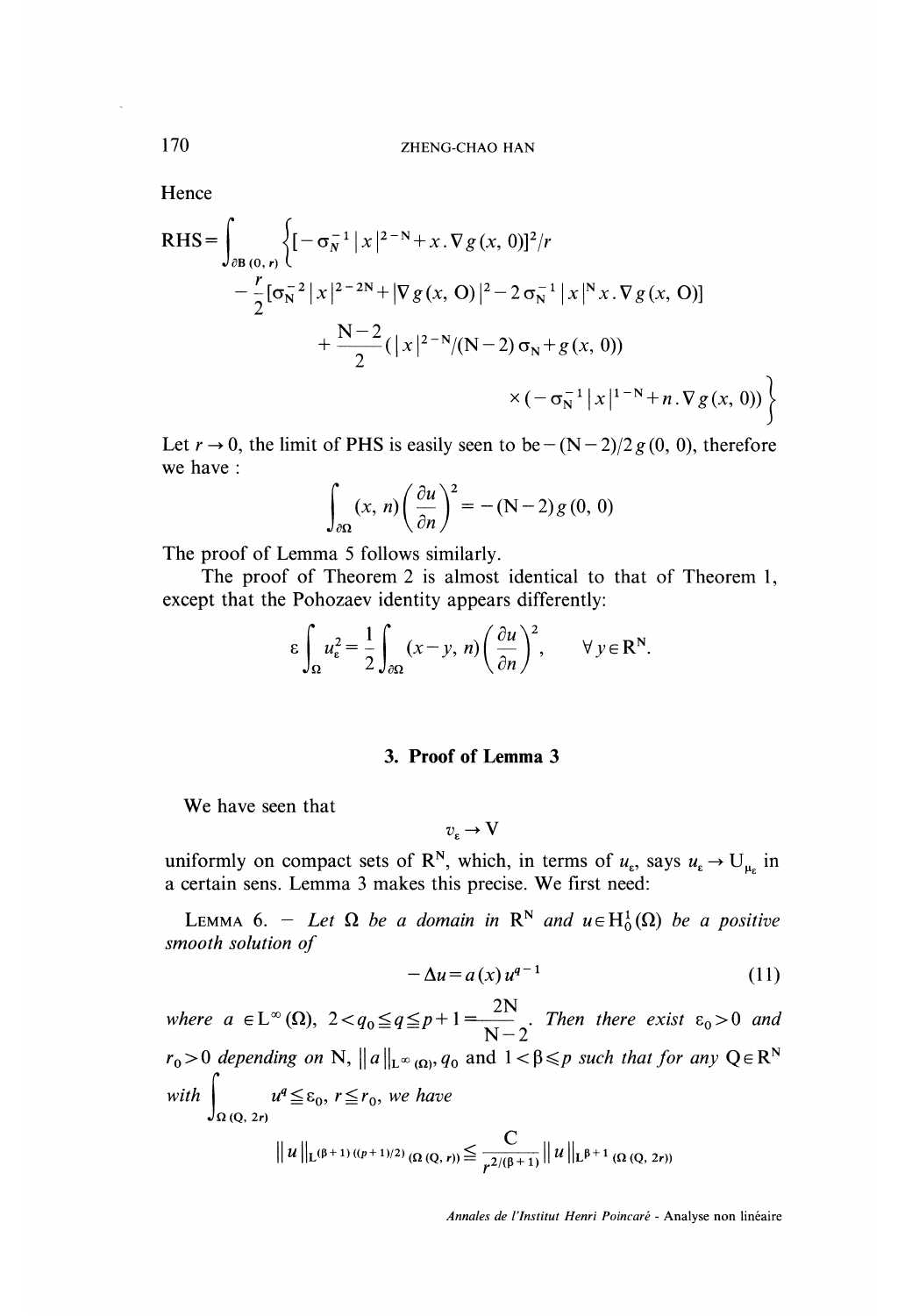with C depending on N only, where  $\Omega(Q, r) = \Omega \cap B(Q, r)$ .

*Proof.* - Let  $\eta$  be a smooth cut-off function on  $\mathbb{R}^N$  such that

$$
\eta|_{B(Q, r)} = 1
$$
  
\n
$$
\eta|_{R^{N} B(Q, 2r)} = 0
$$
  
\n
$$
0 \leq \eta \leq 1
$$
  
\n
$$
|\nabla \eta| \leq \frac{2}{r}
$$

Multiply (11) by  $\eta^2 u^{\beta} (\beta > 1)$  and integrate by parts

$$
\int_{\Omega} \nabla \left( \eta^2 u^{\beta} \right) \nabla u = \int_{\Omega} a(x) u^{q+\beta-1} \eta^2.
$$

The integral on the left

$$
\int_{\Omega} \nabla (\eta^2 u^{\beta}) \nabla u = \int_{\Omega} \eta^2 \beta u^{\beta - 1} |\nabla u|^2 + 2 \eta u^{\beta} \nabla \eta \nabla u
$$
\n
$$
\geq \beta \int_{\Omega} \eta^2 u^{\beta - 1} |\nabla u|^2 - \frac{\beta}{2} \int_{\Omega} \eta^2 u^{\beta - 1} |\nabla u|^2 - \frac{2}{\beta} \int_{\Omega} |\nabla \eta|^2 u^{\beta + 1}
$$
\n
$$
= \frac{\beta}{2} \int_{\Omega} \eta^2 u^{\beta - 1} |\nabla u|^2 - \frac{2}{\beta} \int_{\Omega} |\nabla \eta|^2 u^{\beta + 1}.
$$

By the Sobolev inequality, we have:

$$
S_{N} \Biggl\{ \int_{\Omega(Q, 2r)} |\eta u^{(\beta+1)/2}|^{p+1} \Biggr\}^{2/(p+1)} \n\leq \int_{\Omega(Q, 2r)} |\nabla(\eta u^{(\beta+1)/2})|^{2} \n\leq 2 \int_{\Omega(Q, 2r)} \eta^{2} \Biggl( \frac{\beta+1}{2} \Biggr)^{2} u^{\beta-1} |\nabla u|^{2} + 2 \int_{\Omega(Q, 2r)} |\nabla \eta|^{2} u^{\beta+1} \n\leq \frac{(\beta+1)^{2}}{\beta} \frac{\beta}{2} \int_{\Omega(Q, 2r)} \eta^{2} u^{\beta-1} |\nabla u|^{2} + 2 \int_{\Omega(Q, 2r)} |\nabla \eta|^{2} u^{\beta+1} \n\leq \frac{(\beta+1)^{2}}{\beta} \Biggl\{ \int_{\Omega(Q, 2r)} a(x) u^{q+\beta-1} \eta^{2} + \frac{2}{\beta} \int_{\Omega(Q, 2r)} |\nabla \eta|^{2} u^{\beta+1} \Biggr\} \n+ 2 \int_{\Omega(Q, 2r)} |\nabla \eta|^{2} u^{\beta+1} \n\leq 4 ||a||_{L^{\infty}(\Omega)} \beta \int_{\Omega(Q, 2r)} \eta^{2} u^{q+\beta-1} + 10 \int_{\Omega(Q, 2r)} |\nabla \eta| u^{\beta+1} \n\leq 4 ||a||_{L^{\infty}(\Omega)} \beta \Biggl\{ \int_{\Omega(Q, 2r)} (\eta u^{(\beta+1)/2})^{p+1} \Biggr\}^{2/(p+1)}
$$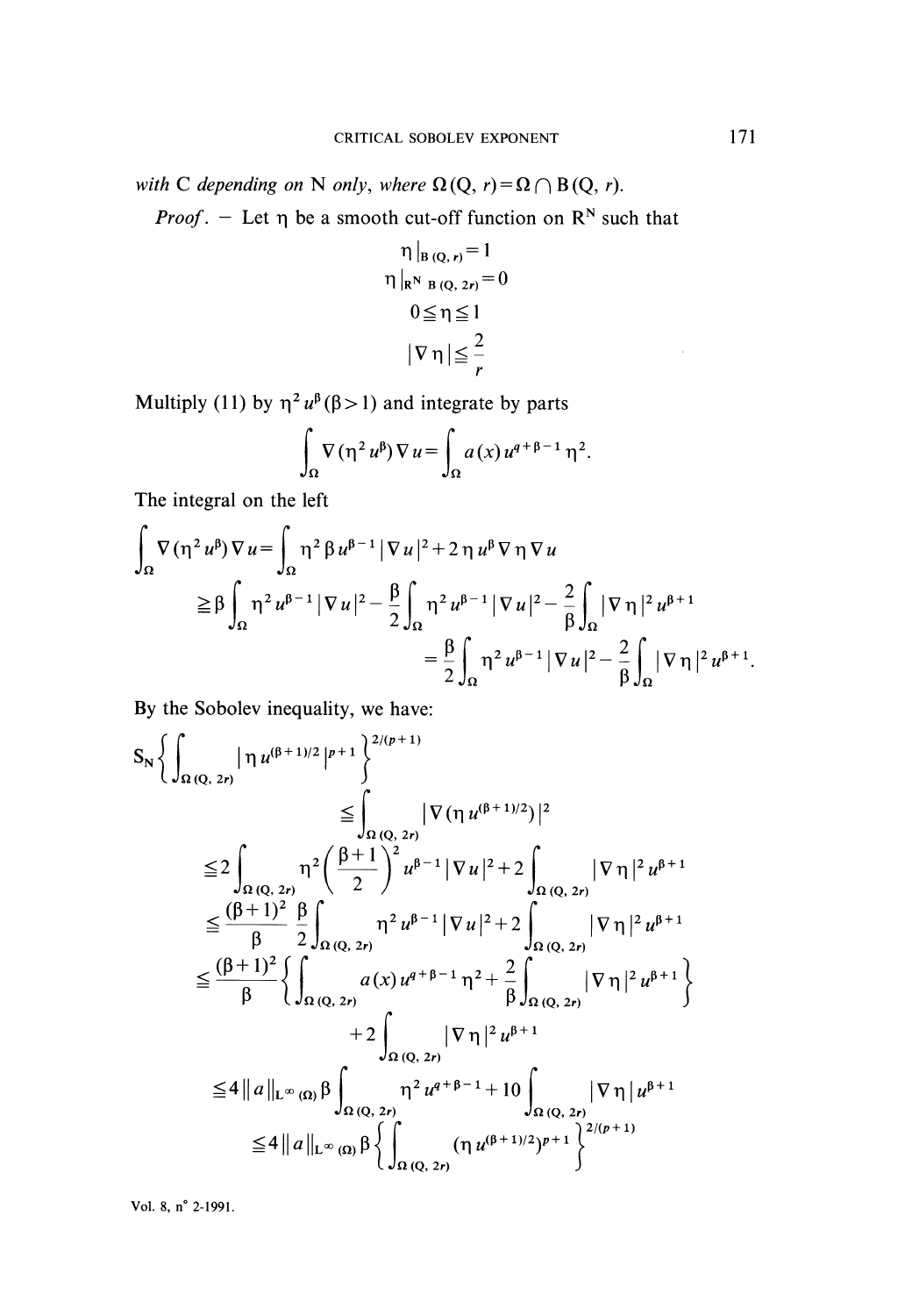$$
\bigg\{\int_{\Omega\,(Q,\,2r)}u^{(q-2)\,(N/2)}\bigg\}^{2/N}+10\int_{\Omega\,(Q,\,2r)}|\nabla\,\eta\,|^2\,u^{\beta+1}.
$$

Since  $q \leq \frac{2N}{N-2}$ , we have  $(q-2)\frac{N}{2} \leq q$ , choosing  $\varepsilon_0$  and  $r_0$  small enough such that

$$
4 || a ||_{L^{\infty}(\Omega)} \beta \left\{ \int_{\Omega(Q, 2r)} u^{(q-2)(N/2)} \right\}^{2/N}
$$
  
\n
$$
\leq 4 || a ||_{L^{\infty}(\Omega)} \beta \left\{ \int_{\Omega(Q, 2r)} u^{q} \right\}^{(a-2)/q} |\Omega(Q, 2r)|^{(2/N)-(q-2)/q}
$$
  
\n
$$
\leq 4 || a ||_{L^{\infty}(\Omega)} \beta \epsilon_0^{(a-2)/q} |\Omega(Q, 2r)|^{(2/N)-(q-2)/q} \leq \frac{S_N}{2}
$$

then

$$
\frac{S_N}{2} \left\{ \int_{\Omega(Q, 2r)} (\eta u^{(\beta+1)/2})^{p+1} \right\}^{2/(p+1)} \leq 10 \int_{\Omega(Q, 2r)} |\nabla \eta|^2 u^{\beta+1}
$$

which implies:

$$
\|u\|_{L^{(\beta+1)}(p+1)/2} \frac{C}{(\Omega\left(Q,r\right))} \leq \frac{C}{r^{2/(\beta+1)}} \|u\|_{L^{\beta+1}} \frac{C}{(\Omega\left(Q, 2r\right))}.
$$

LEMMA 7. - Let  $u \in H_0^1(\Omega)$  be a positive smooth solution of  $-\Delta u = a(x) u$ 

with  $a \in L^{\alpha}(\Omega)$  for some  $\alpha > \frac{N}{2}$ . Then for any  $Q \in R^N$ 

$$
\sup_{\Omega(Q,\,r)} u \leqq C \left[ \frac{1}{r^N} \int_{\Omega(Q,\,2r)} u^{p+1} \right]^{1/(p+1)}
$$

where C depends on  $||a||_{L^{\infty}(\Omega)}$ ,  $\alpha$ , N.

This is more or less standard elliptic regularity, see, for instance, Theorem 8.17 in [GT].

Now we give the proof of Lemma 3.

*Proof.*  $-$  We first remark that Lemma 3 is equivalent to

$$
v_{\varepsilon}(x) \leq CV(x) \tag{12}
$$

where  $V(x) = \left(\frac{1}{1+|x|^2}\right)^{(N-2)/2}$ .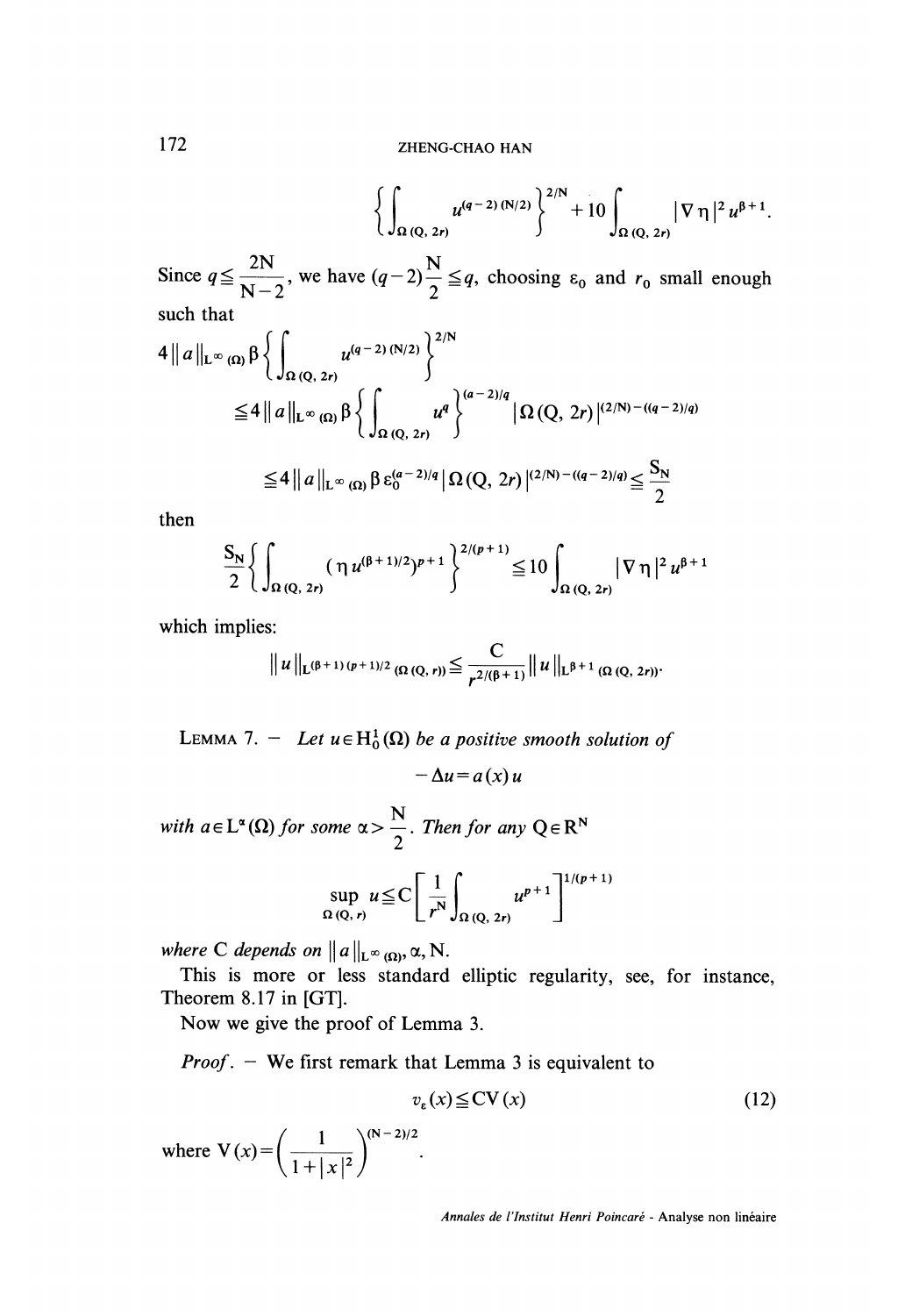Let's recall the equation for  $v_{\rm s}$ 

$$
-\Delta v_{\varepsilon} = N (N-2) v_{\varepsilon}^{p-\varepsilon} \quad \text{in} \ \ \Omega_{\varepsilon} = \frac{\Omega - x_{\varepsilon}}{\mu_{\varepsilon}^{1 - ((N-2)/4)\varepsilon}}
$$

$$
0 \le v_{\varepsilon} \le 1 \quad \text{in} \ \ \Omega_{\varepsilon}
$$

$$
v_{\varepsilon}(0) = 1
$$

and recall that  $v_{\varepsilon} \to V$  in H<sup>1</sup> and uniformly on compact sets. Let  $w_{\varepsilon}$  be the Kelvin transform of  $v_n$ :

$$
w_{\varepsilon}(x) = |x|^{2-N} v_{\varepsilon}\left(\frac{x}{|x|^2}\right)
$$
  

$$
-\Delta w_{\varepsilon}(x) = N(N-2)|x|^{-(N-2)\varepsilon} w_{\varepsilon}^{p-\varepsilon} \quad \text{in } \Omega_{\varepsilon}^*\}
$$
  

$$
w_{\varepsilon} \ge 0
$$
 (13)

then

where  $\Omega_{\epsilon}^{*}$  is the image of  $\Omega_{\epsilon}$  under Kelvin transform. Then it is easy to see that (12) is equivalent to

$$
w_{\varepsilon}(x) \leq B, \qquad x \in \Omega_{\varepsilon}^* \tag{14}
$$

for some B. Notice that  $\Omega_{\varepsilon}^{*}$  is the whole R<sup>N</sup> except a small region near O and by definition of  $w_*$  and  $0 \le v_* \le 1$ , we have

$$
w_{\varepsilon}(x) \le |x|^{2-N}, \qquad x \in \Omega_{\varepsilon}^* \tag{15}
$$

so we only need to bound  $w<sub>s</sub>$  near O.

We apply Lemmas 6 and 7. First let  $a(x) = N(N-2)|x|^{-(N-2)\epsilon}$ . By Corollary 1, we see  $||a||_{L^{\infty}(\Omega_{\epsilon})}$  is bounded independent of  $\epsilon$ . That  $v_{\epsilon} \to V$ in H<sup>1</sup> norm implies  $v_{\epsilon} \to V$  in  $L^{p+1}$  and also  $w_{\epsilon} \to V$  in  $L^{p+1}$ . So for the  $\varepsilon_0$ ,  $r_0$  given in Lemma 6, we can find sufficiently small  $r > 0$  such that

$$
\int_{B(0, 2r)} w_{\varepsilon}^{p+1} \leq \varepsilon_0 \tag{16}
$$

Fix  $r > 0$ , then Lemma 6 with  $\beta = p$  gives

$$
\int_{B(0,r)} w_{\varepsilon}^{(p+1)^2/2} \leq C, \text{ for some } C > 0.
$$

Then we write (13) as

$$
-\Delta w_{\varepsilon} = b(x) w_{\varepsilon} \tag{17}
$$

with  $b(x) = N(N-2)|x|^{-(N-2)\epsilon} w_{\epsilon}^{p-1-\epsilon}$ . Applying Lemma 7 with  $\alpha = \frac{(p+1)^2}{2} \frac{1}{p-1-\epsilon} > \frac{N}{N-2} \frac{N}{2} > \frac{N}{2}$  gives  $||w_{\varepsilon}||_{\mathcal{L}^{\infty}(\mathcal{B}(\Omega, r/2))} \leq C_1$ , for some  $C_1 < 0$ .  $(18)$ 

(18) with (15) gives (14), which then gives (12), finishing the proof.